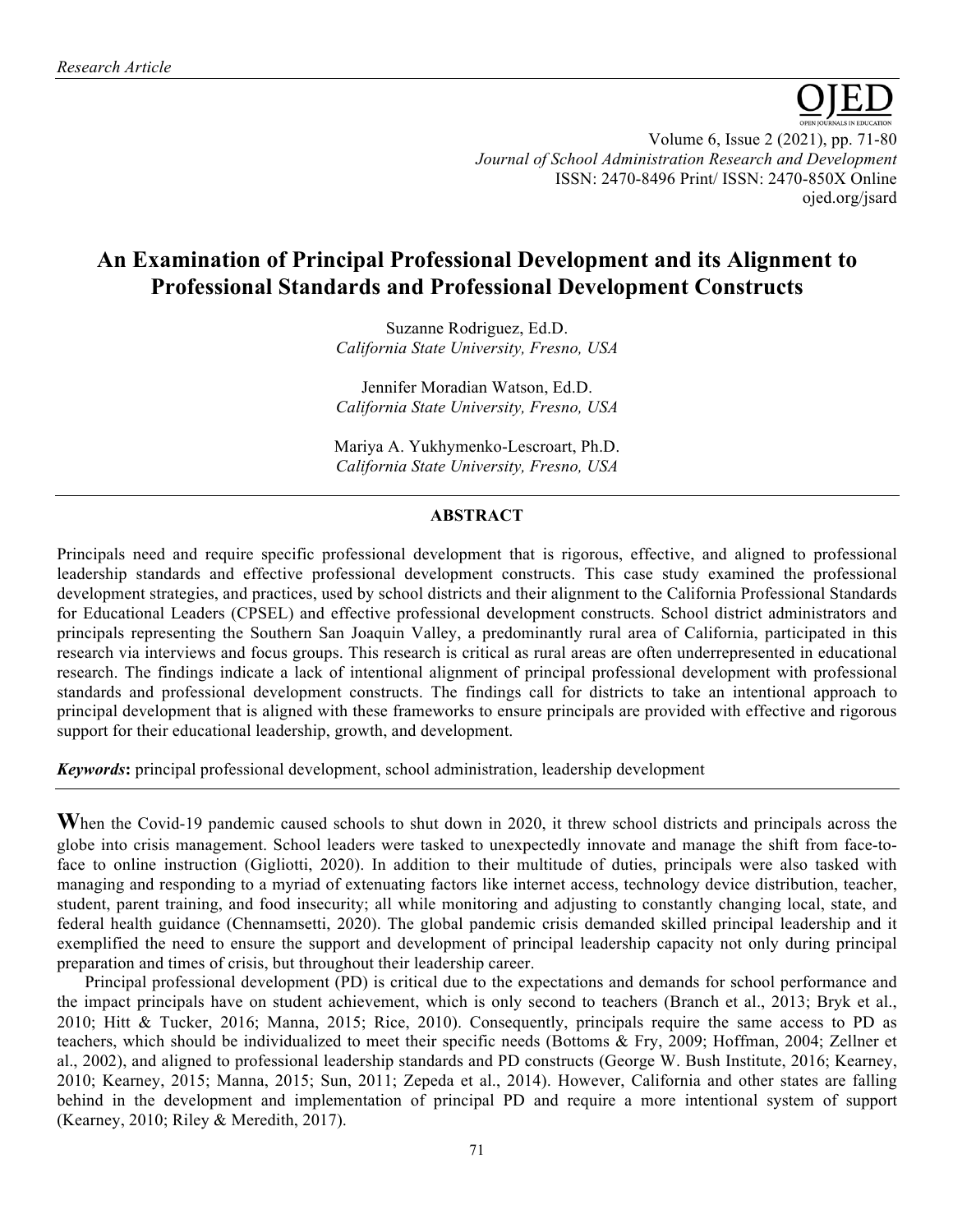The purpose of this study was to conduct an examination of what California school districts are doing to provide principal PD that is aligned to the California Professional Standards for Education Leaders (CPSEL) and effective PD constructs. The research intended to answer the research question: what professional development strategies and practices used in school districts are aligned to the CPSEL and effective professional development constructs? Further analysis included alignment of district principal development to the CPSEL and to effective research-based PD constructs.

# **LITERATURE REVIEW**

Principals of kindergarten through twelfth grade (K-12) schools are accountable for the academic achievement of their students and report to school boards, district leaders, staff, community, parents, and students. State mandates and increasing accountability for student achievement, graduation rates, and college and career preparation make 21st principal leadership complex and demanding (Fullan 2002; Hargreaves & Goodson, 2006; Manna, 2015). As Scott and Webber (2008) asserted, "principals' roles encompass more diverse duties and expectations, ranging from instructional leader to financial manager to policy developer, decision maker, staff mediator and negotiator, and marketer" (p. 765). Principals are responsible for the overall organizational management and instructional leadership of schools and require a specialized set of skills to lead effectively. Yet, principals continue to lack systemic support and PD they need, especially when compared to teachers.

In most other organizations, employees are provided with a systematic method or continuum of PD for advancement and are expected to follow steps for their continued growth and development (Scott  $&$  Webber, 2008). In education, leaders are often left to their own devices and provided with "ad hoc, hit-and-miss, on-the-job learning" (Scott & Webber 2008, p. 773). Principals need to be provided with systematic PD that is aligned to professional standards like the national Interstate School Leaders Licensure Consortium (ISLLC) Standards for School Leaders (2008) or, specific to California, the CPSEL, and aligned with effective PD constructs (George W. Bush Institute, 2016; Kearney, 2015; Manna, 2015; Zepeda et al., 2014). The alignment of both professional leadership standards and effective PD constructs to principal PD is key to ensure that adequate evaluation and measurement of principal development and capacity is assessed, identified, and effectively provided throughout a continuum of principal leadership. The alignment of principal PD with professional standards can also provide principal supervisors with a framework and context for principal supervision, not only in California, but anywhere principal supervisors and principals coexist.

# **THEORETICAL FRAMEWORK**

This study is framed by *leadership development theory* which emphasizes that individuals learn at different rates and in different ways throughout their development and require specific skills that are more important and beneficial at different phases in their career (Day et al., 2014). Leadership development theory also asserts that the development of these leadership skills, and knowledge, occur over a career continuum (Mumford et al., 2000). This study is also supported by *human capital theory*, which insists there is an underlying belief in employee learning capacity and that investing in training, education, and development of employees results in profit for the organization, the individual, and their communities (Aliaga, 2001; Nafukho et al., 2004; Schultz, 1961). A related framework, *Principal Talent Management*  (PTM), focuses on human capital management and the recruitment, development, and retention of school leaders (George W. Bush Institute, 2016). The key to cohesive leadership development of the framework is to ensure that each component is rooted in professional standards and closely communicated and coordinated within and between organizations that oversee each component (George W. Bush Institute, 2016).

## **Principal Pipeline**

This research contributes to a global principal pipeline initiative that supports a continuum of principal development efforts and specific activities related to the preparation, hiring, development, evaluation, and support of school leaders (Kaufman et al., 2017; Gates et al., 2019). Supporting the principal pipeline to support school leaders is critical because when principals do not receive PD, they are 1.4 times more likely to leave their schools than principals who do (National Center for Education Statistics, 2013). Principal departures negatively impact student achievement, school culture, and district finances (Béteille et al., 2012; School Leaders Network, 2014). The fiscal impact of principal turnover is significant. Nearly 18% of principals in the United States exit the principalship within one year and it costs a school district an estimated \$75,000 each time a principal leaves a school (School Leaders Network, 2014).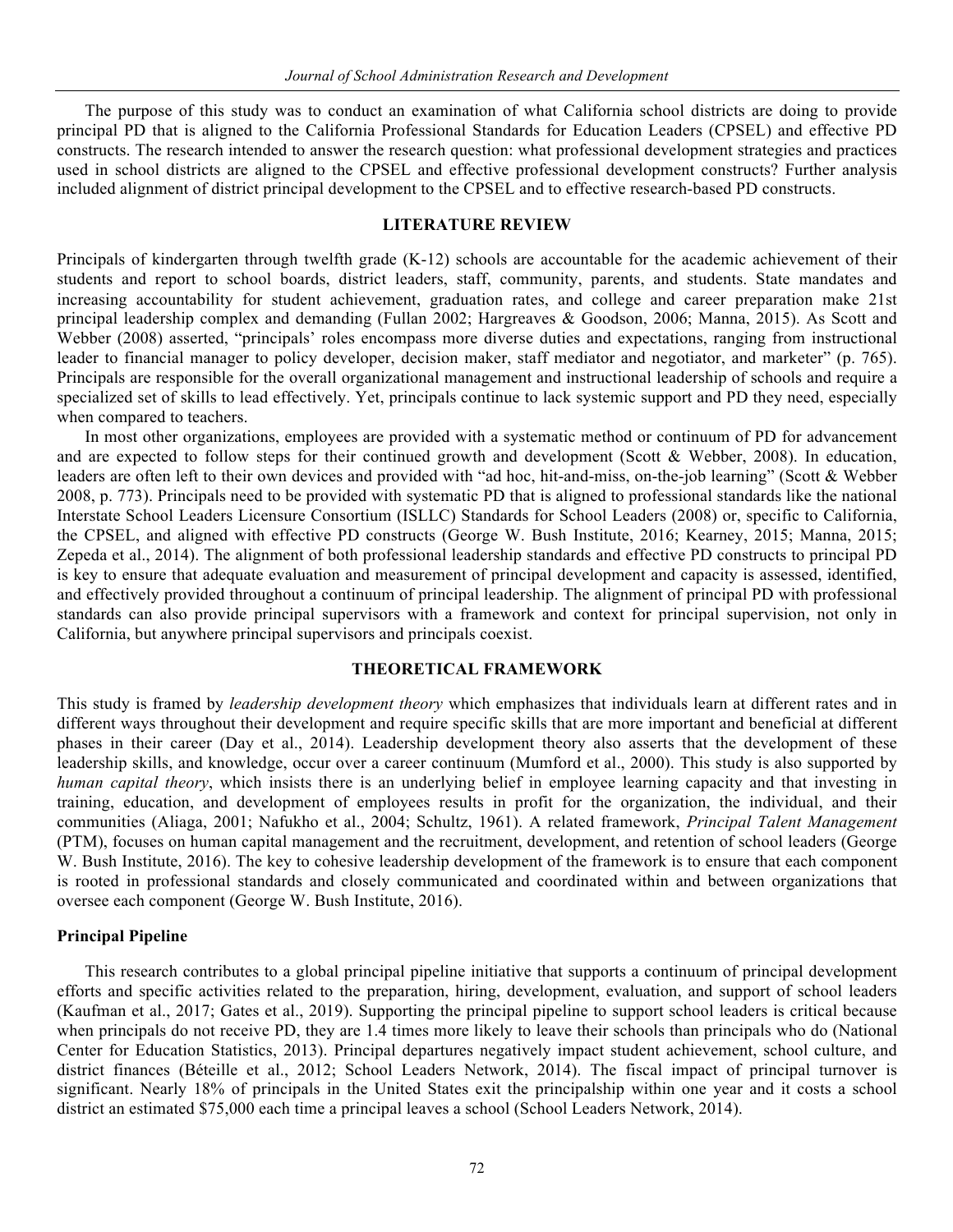#### **Professional Standards for Educational Leaders**

Professional standards provide a framework for the preparation, induction, development, and evaluation of educational leaders. Many states have adopted and adapted their educational leadership standards from the ISLLC and aligned them to fit their educational systems and conditions (Kearney, 2015). For example, the state of California utilizes the CPSEL as their framework for principal leadership. The CPSEL include the following standards from the California Commission on Teacher Credentialing (2017):

- 1. Development and Implementation of a Shared Vision
- 2. Instructional Leadership
- 3. Management and Learning Environment
- 4. Family and Community Engagement
- 5. Ethics and Integrity
- 6. External Context and Policy (pp. 32-33).

Each of these standards also contain elements and indicators. The standards and elements are meant to provide a foundation for principal leadership in California and serve as a critical component for continuous principal development, professional learning, evaluation, and retention (Commission on Teacher Credentialing, 2017). However, many school districts fail to align professional standards to principal PD or utilize them as a framework to identify areas of professional competency or areas for continued and ongoing growth (Kearney, 2010; Manna, 2015; Sun, 2011).

In fact, principal PD, support, and evaluation in most states, including California, do not easily trace back to state adopted professional standards for educational leaders (Sun, 2011). To establish a cycle of continuous improvement in the development of principal leaders in California, it is critical that stakeholders apply the CPSEL to the design, development, implementation, and evaluation of principal PD (Kearney, 2010; Manna, 2015). Utilization of the CPSEL statewide would allow for standardized leadership that systematically exemplifies and supports what principals should be able to know and do as principal leaders in California (Kearney, 2010).

#### **Professional Development Definition and Constructs**

Varying definitions exist for PD. However, common definition characteristics of PD center on knowledge and skill building opportunities that increase professional capacity and improve performance related to organization and employee goals and needs (Elmore, 2002; Kearney, 2010; Norton, 2008). Based on their extensive literature review in best practices in PD, Fogarty and Pete (2004) identify five critical constructs of rigorous PD:

- (1) **Sustained**: training is implemented over time.
- (2) **Job-embedded**: training occurs and/or continues at the work site.
- (3) **Interactive**: training invites, involves, and engages participants.
- (4) **Collegial**: training builds and supports a community of learners.
- (5) **Integrated**: training is eclectic (web-based, online, text, face to face) (p. 63).

The constructs support what the state of California identifies as key PD constructs for the California educational system (California Department of Education, 2012). For those reasons, the five constructs identified by Fogarty and Pete (2004) and two constructs supported by subsequent research, PD that is focused on student learning (California Department of Education, 2012) and PD that is provided on a continuum (Bishop et al., 2015), were utilized for the purposes of this research. The seven constructs were applied in this research to measure California district PD strategies and practices used and their alignment to the CPSEL and effective PD constructs.

#### **METHOD**

A qualitative case study design was utilized to obtain the data for this research. A policy analysis and examination of district administrator, principal practices, and perceptions was conducted. The case study for this research encompassed the geographical area of a portion of the California Central Valley, namely, the Southern San Joaquin Valley, and nine school districts within that area. The League of California Cities (2018) identified five counties and 37 cities within the case study region. The demographics of this area mirror California in that most of the ethnicities in this region are Hispanic/Latino, contain significant poverty rates, and speak a language other than English (California Department of Education, n.d.).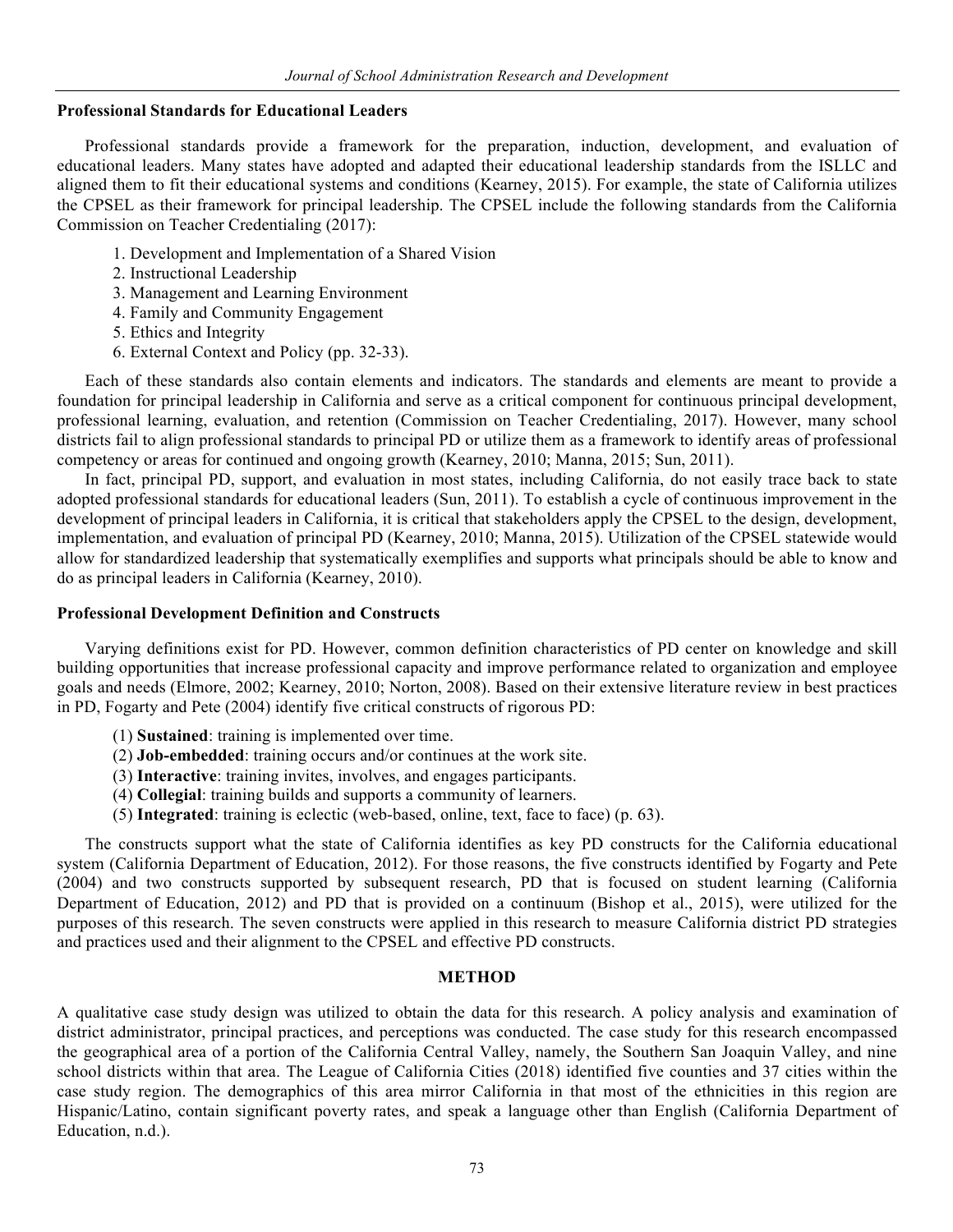## **Site Selection**

Because many of the cities and counties in the case study region are known as agricultural and rural cities; the U.S. Department of Education Rural and Low-Income School Program (RLIS) allocation spreadsheet was used to identify the school districts, and the National Center for Education Statistics (NCES) locale code was used to identify each school district in these cities (U.S. Department of Education, n.d.). The NCES identifies school districts as either city, suburban, town, or rural, and each identifier contains three subtypes: large, midsize, and small (Geverdt, 2015). Using the RLIS allocation spreadsheet, the following criteria were used to identify school districts for this research:

- 1. Regular public-school district (non-charter).
- 2. District has five or more schools that include high, middle, and elementary schools.
- 3. District has one or more of the following NCES locale codes: city, suburban, town, rural, large, midsize, or small.

One additional criterion was added that was not directly related to the RLIS eligibility list:

4. District superintendent has been in current position for at least 6 months.

## **Participants**

A purposive sample of eight superintendents and one designee, representing the nine districts in the case study, participated in individual semi-structured interviews. Principals from five of the nine districts participated in a semistructured focus group, totaling 17 principal participants. For anonymity, the districts and corresponding district administrators and principals were coded as District A - I. The participants in the case study region represented a sample of districts that were diverse and representative of a range of locales including large, midsize, small, suburban, town, and rural-fringe school districts, and reflected the following demographics:

## **District Administrators**

- 56% male, 44% female
- Average 2.04 years in their position

## **Principals**

- 58% female, 42% male
- Average 3 years in their position and 4.7 years as a principal
- Ten principals worked in elementary school, four in middle school, and three in high school

Study participants were asked a series of standardized questions that inquired about principal PD topics, how principal PD was provided to principals in their districts, and were provided with a list of the CPSEL, PD constructs, and their respective definitions, to ascertain the research question.

## **Data Sources**

In addition to individual semi-structured interviews and semi-structured focus groups, a review of school district documents that include PD plans and agendas specific to principals, and Title I funds, were used as data collection sources. Steps to ensure credibility and transferability were taken throughout. These steps included thick description of the data, rereading the descriptive data, documenting insights, personal reflection about the data via reflexive journaling, and peer review of interview protocols and interview transcripts (Bailey, 2007; Nowell et al., 2017).

## **Protocols**

For the interviews and focus groups, two interview protocols were created by the researcher that included open-ended questions to elicit data necessary to answer each research question. One interview protocol was created for the superintendent interviews, and one protocol was created for the principal focus groups. Specific questions were developed for both sets of participants. The questions were created by the researcher and adapted from the Principal Support Framework (University of Washington Center for Educational Leadership, 2016) and the American School Leader Panel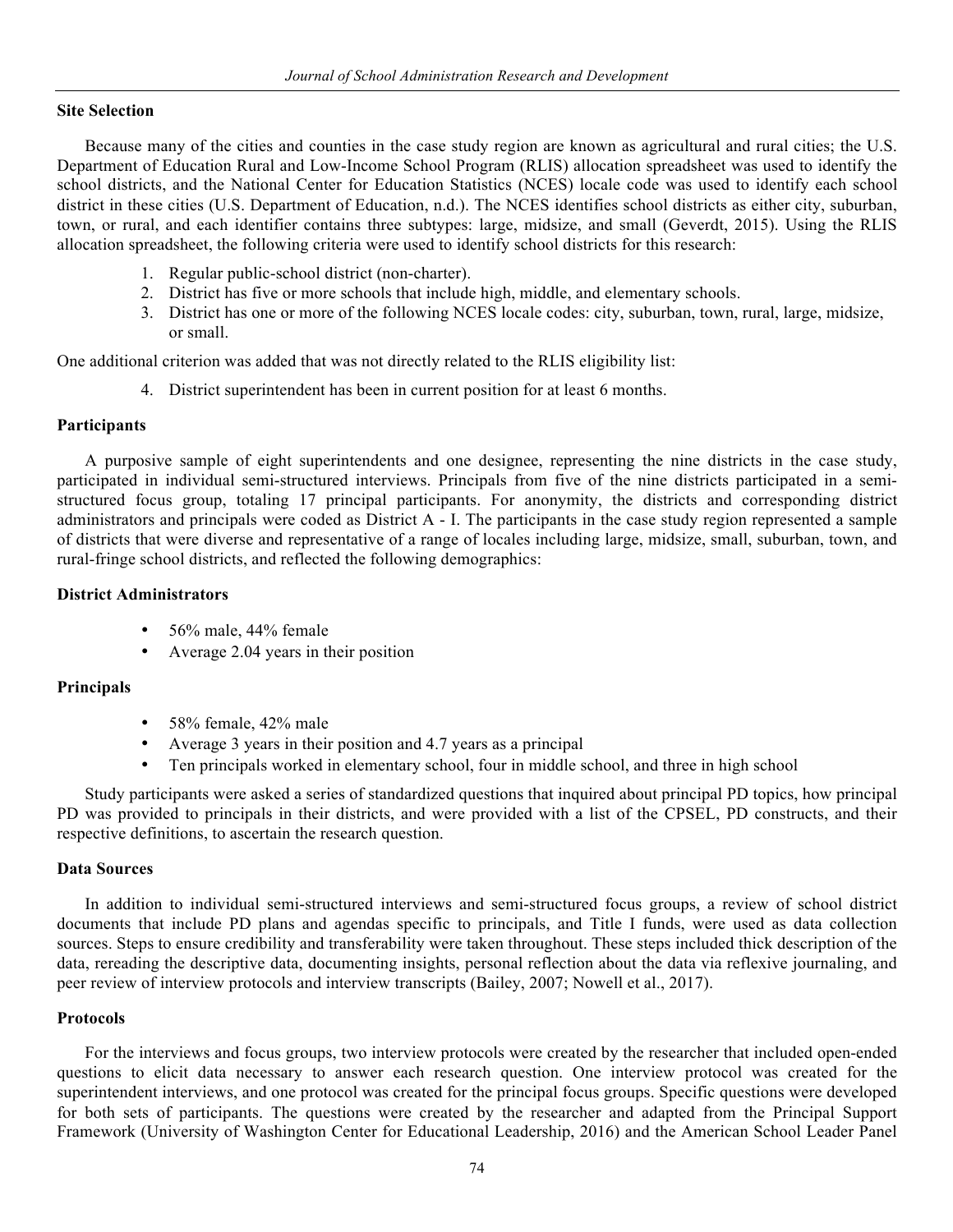(ASLP) survey (Johnston et al., 2016). Participant interview and focus group questions were created to align to each research question to ensure that adequate data were collected to answer each research question.

#### **Analysis**

A hybrid thematic analysis approach was taken for data analysis. Hybrid thematic analysis includes both an inductive and deductive approach to data analysis (Braun & Clarke, 2006; Nowell et al., 2017; Yukhymenko et al., 2014). The deductive portion of the data analysis was the application of the data collected to the CPSEL and effective PD constructs and identification of where they converged. The hybrid thematic analysis for this research followed the six stages as identified by Fereday and Muir-Cochrane (2006) to code and summarize the coded themes:

- 1. Develop code manual
- 2. Test the reliability of code
- 3. Summarize data and identify initial themes
- 4. Apply template of codes and additional coding
- 5. Connect the codes and identify themes
- 6. Corroborate and legitimize coded themes (p.5)

To ensure proper coding and theming of data, the researcher followed the six stages as outlined and moved back and forth between the stages throughout the duration of the data collection to ensure a reflective and rigorous process (Nowell et al., 2017; Yukhymenko et al., 2014). Following these steps allowed the researcher to organize and thoroughly review the data.

For deductive analysis, all raw data were coded and themed and the predetermined codes and corresponding raw data were recorded. Utilizing the hybrid thematic analysis approach allowed examination of the variance in participant perceptions and any possible unexpected phenomenon (Nowell et al., 2017). A preliminary codebook was created that included the CPSEL and the PD constructs. Any additional codes and themes that were counter to the preliminary codes were also added as needed to the data to accurately capture the data collected. The data collection and results were reported in narrative form that included a table matrix of findings and their relation to the CPSEL and effective PD constructs.

# **RESULTS**

The results of this study are divided into two sections 1) district administrator participant results and 2) principal focus group participant results. Each section demonstrates results specific to principal PD alignment with the CPSEL and principal PD alignment with effective PD constructs.

#### **DISTRICT ADMINISTRATOR INTERVIEW RESULTS**

#### **Principal PD and CPSEL Alignment**

When asked how their district uses the CPSEL to identify principal PD needs, eight out of nine district administrators provided no direct response to their alignment of principal PD with the CPSEL. Instead, their responses primarily centered on a theme that included the lack of purposeful utilization of the CPSEL to provide principal PD or identify principal PD needs. One district administrator reported, "We don't necessarily use that to guide PD" (District Administrator G, personal communication, February 12, 2019) and another reported, "We are still growing in that area" (District Administrator D, personal communication, February 8, 2019). Although the CPSEL were not used by the majority of school districts to intentionally identify principal PD needs, most of the PD content and topics aligned to the CPSEL.

The primary PD practice utilized by school district participants that was aligned to the CPSEL was the principal evaluation tool and process. This was a common theme among districts. However, not all district principal evaluations were reported by school district participants to be aligned to the CPSEL. District administrator participants also did not report that the evaluation tool was utilized to determine principal PD, except for district E.

Utilizing a pre-determined codebook that included the six CPSEL, the principal PD topics district administrators reported were aligned to the CPSEL, as illustrated in Table 1. The principal PD topics mostly aligned to the CPSEL; however, the CPSEL was not purposefully utilized by district participants to develop and determine principal PD. The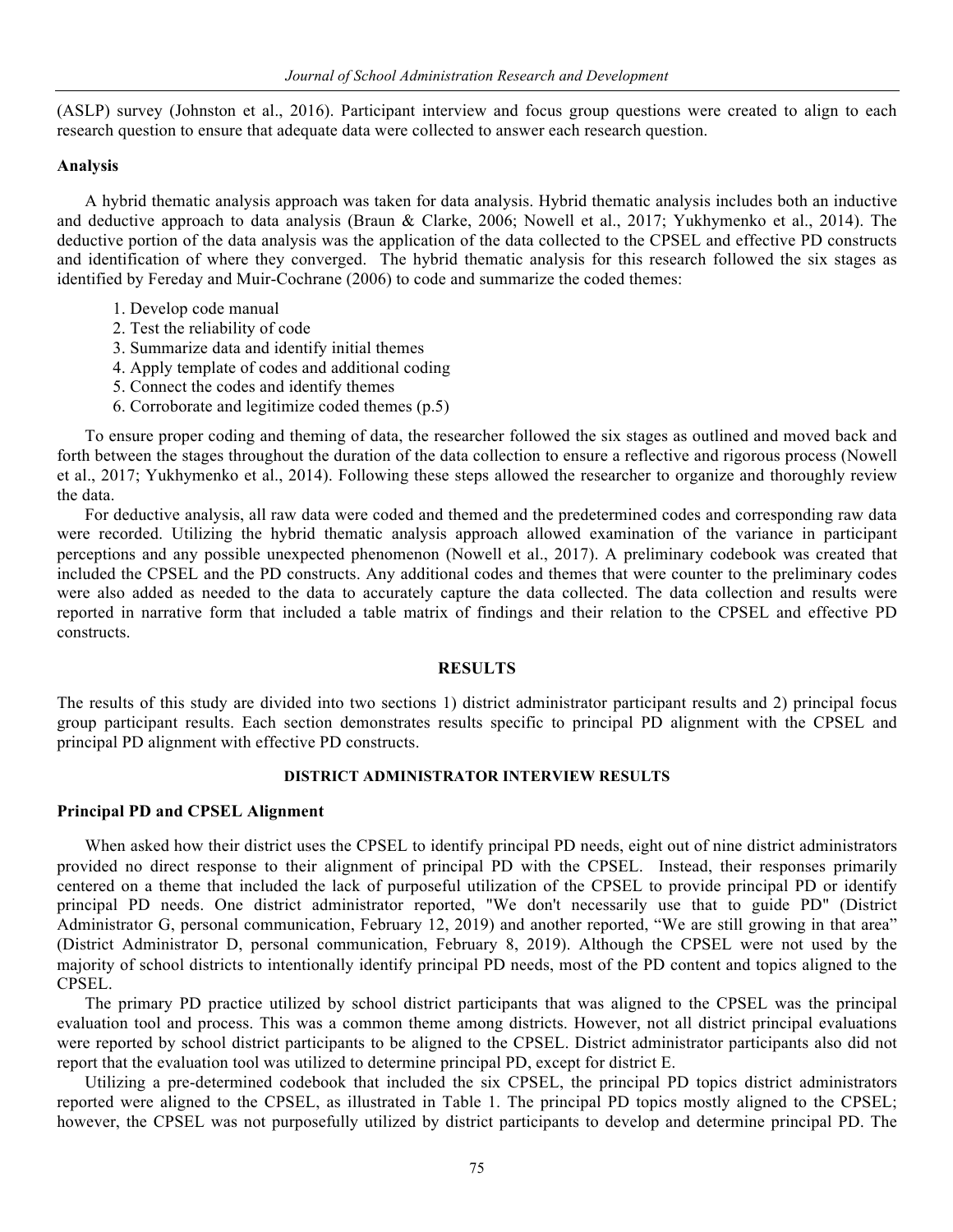principal PD topics provided by district administrators also mostly aligned with the instructional leadership standard with the management and learning environment standard following closely behind. Few topics aligned with the remaining standards and no topics were found to align with the family and community engagement standard.

#### **Principal PD and Effective PD Constructs Alignment**

The district administrators reported that principal PD was primarily provided face-to-face, internally, and externally, and on and off campus. How principal PD was provided varied across districts. Common themes among districts included principal PD that was provided both onsite and off-campus, but few districts reported principal PD that was sustained, job-embedded, and provided throughout a continuum. District administrator E reported that principal PD was provided "On the job, collaborative and throughout the entire year" (District Administrator E, personal communication, February 8, 2019). District administrator H reported that principal PD was provided "Primarily off-campus- short term" (District Administrator H, personal communication, February 14, 2019).

Utilizing a pre-determined codebook that included the effective PD constructs identified for this study, how principal PD was provided, as reported by district administrators, aligned to the PD constructs, as illustrated in Table 2. Although Table 2 data indicate that principal PD provided by each district aligned with all seven effective PD constructs, how principal PD was provided to principals varied from district to district. Not one district was able to report that their principal PD aligned to each PD construct. Therefore, the alignment of principal PD and effective PD constructs are only based on what was reported by each district administrator and do not represent alignment across districts.

# **PRINCIPAL FOCUS GROUP RESULTS**

#### **Principal PD and CPSEL Alignment**

The principal groups were asked what their experience has been with the CPSEL in relation to their principal PD. They were also asked how, and how often, the CPSEL are used by district administrators, including their direct supervisor, to support their growth and development. In response to those questions, all five principal groups reported the CPSEL was used by their district administrators to support their growth and development via the principal evaluation process. All principal groups reported that the principal evaluation process was also utilized to establish goals with their district administrator that are reviewed with them more than once a year.

Two principal groups reported that the CPSEL are embedded in other PD strategies and practices provided to principals in context, versus verbatim. One principal explained, "And I don't think it's handed to us like here's the standard. But in all the work that we do it definitely is integrated" (District Principal A, personal communication, March 4, 2019). Similar to district administrator responses, principal group responses centered on a theme that included the lack of purposeful utilization of the CPSEL to provide principal PD or identify principal PD needs.

In examination of the topics of PD provided to principals and their alignment to the CPSEL, as illustrated in Table 3, the principal PD topics aligned most with the following standards 1) Instructional Leadership, 2) Management and Learning Environment, and 3) External Context and Policy. Three of the six CPSEL, Development and Implementation of a Shared Vision, Family and Community Engagement, and Ethics and Integrity, aligned the least.

# **Principal PD and Effective PD Constructs Alignment**

Utilizing a pre-determined codebook that included the seven effective PD constructs for this study, how principal PD was provided, as reported by principal groups, were aligned to the PD constructs, as illustrated in Table 4. How principal PD was provided to principals varied in each district. Common themes among principal groups included principal PD that was provided in various formats but primarily onsite and off-campus. Not one principal group was able to report that their PD aligned to every PD construct and the PD provided to all principal groups collectively aligned to all effective PD constructs except two: Interactive and Continuum of PD Throughout Career.

#### **DISCUSSION, IMPLICATIONS, CONCLUSIONS**

The findings identified robust principal PD that covered a myriad of PD topics supported by district administration. These district principal PD efforts demonstrated an underlying belief in principal learning capacity and investment in training and development of their leaders, which is a true representation of human capital theory. However, the findings also identified areas where districts and principal supervisors could benefit from increased evaluation and development of their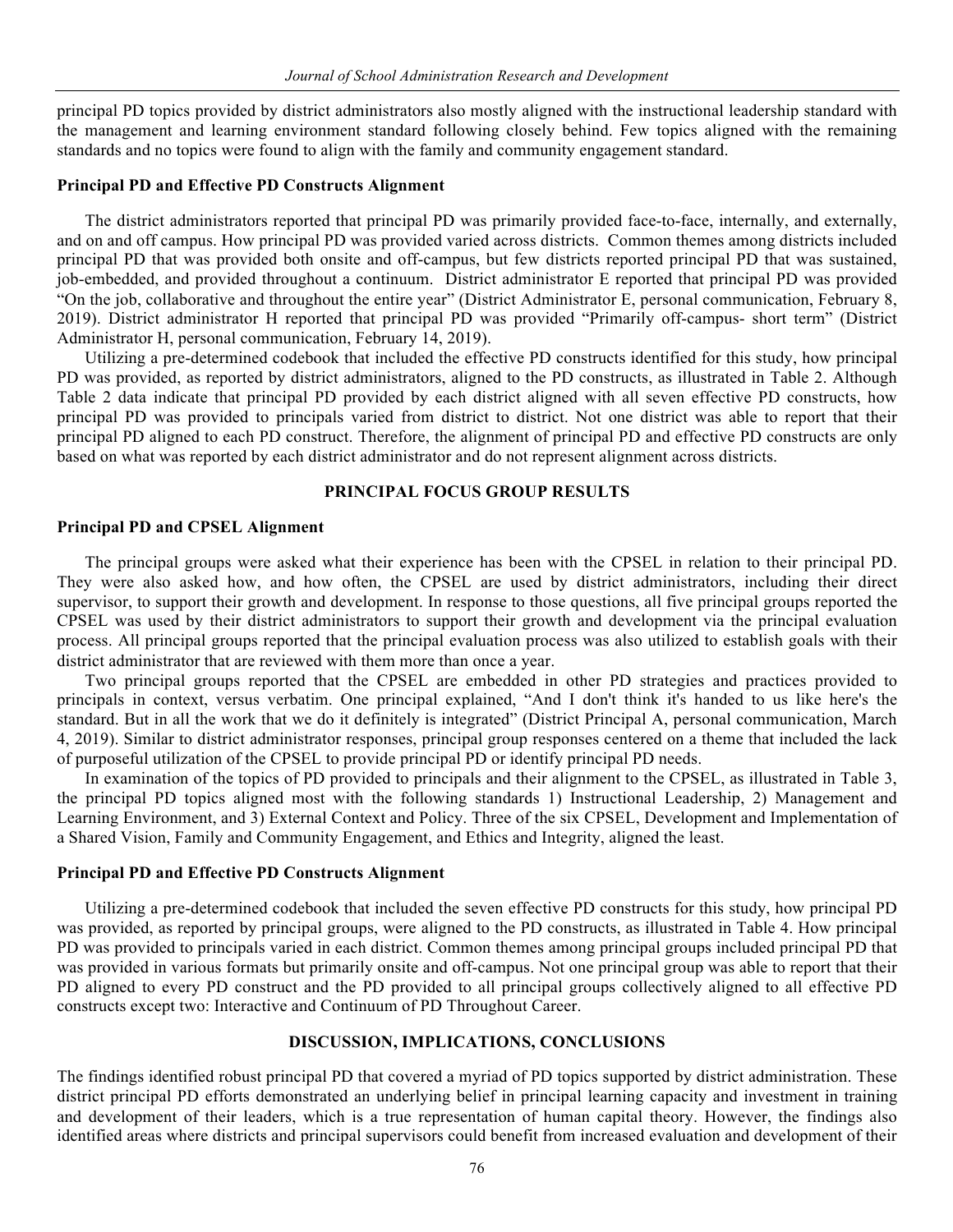principal PD practices, including ensuring principal PD is inclusive of individual principal needs and aligned to the CPSEL, and effective PD constructs.

#### **CPSEL Alignment**

Both the district administrator and principal group interview data revealed that the primary district PD practice aligned to the CPSEL was the principal evaluation tool and process. The principal data revealed that the principal evaluation tool was used to establish goals with their district administrators. This practice is supported by research that asserts that the CPSEL should be used to provide school districts with a framework from which to evaluate and develop school principals (Kearney, 2010). Furthermore, policy makers have suggested that the CPSEL was developed to provide a structure for continuous principal development, professional learning, evaluation, and retention (Commission on Teacher Credentialing, 2017). However, for district administrators, not all districts reported alignment of the CPSEL to any of their district PD strategies or practices. The misalignment of PD to the CPSEL in some districts supports the research assertion that numerous school districts fail to align the CPSEL to principal PD (Kearney, 2010; Manna, 2015; Sun, 2011). Reflective of this research, districts also fail to utilize the CPSEL as a framework to identify areas of professional competency and provide ongoing principal PD and support (Kearney, 2010; Manna, 2015; Sun, 2011). Although the most recent ideation of the CPSEL is considered a high impact strategy in improving principal pipelines (Kaufman et al., 2017), many school districts and states fail to utilize them to support principal PD. The misalignment suggests a need for more targeted district use of professional leadership standards as a framework to identify principal PD needs and provide a continuum of principal PD and support throughout their leadership careers.

Examination of the alignment of the CPSEL to the PD provided to principals suggests one standard overwhelmingly represented by both district administrators and principal groups was the instructional leadership standard. The management and learning environment standard was a distant second. Minimal alignment was found in the following CPSEL: 1) development and implementation of a shared vision; 2) family and community engagement; 3) ethics and integrity; and 4) eternal context and policy. The data indicate the need for districts to be more intentional in their use of the CPSEL during the development and implementation of principal PD and support. Currently, much of the research on PD in education is primarily focused on teacher PD versus principal PD (Levine, 2015). It is critical that California, and all state stakeholders, consciously plan and apply leadership standards to the design, development, implementation, and evaluation of principal PD (Kearney, 2010; Manna, 2015). This practice will ensure that principals are developed in all areas of leadership that address all professional standards, not just instructional leadership.

#### **Effective PD Constructs Alignment**

Both the district administrator and principal group interview data revealed district practices aligned to at least one effective PD construct. However, the data indicate that the practices of each district were not aligned to all seven constructs. For example, some districts took intentional steps to ensure that the PD provided to principals was sustained throughout the year and supported with individual, ongoing principal coaching at the school site and other districts did not. Some districts require that principals attend PD side-by-side with their teachers, academic coaches, or co-leaders and some districts do not. Some districts provide a variety of PD delivery methods that include face-to-face and webinars and some districts provide only one form of interactive PD. The data reflect a need for intentional alignment and practice of effective PD constructs by districts when developing and providing principal PD and support.

The examination of pre-determined effective PD constructs with the PD provided to principals, demonstrated alignment with at least one PD construct. The principal responses aligned with all but two constructs: interactive and continuum of PD throughout a career. Specific to the lack of alignment of PD to a continuum of PD throughout a principal's career, this data conflicted with leadership development theory which asserts that individuals learn at different rates and in different ways and require specific skill development as they move through that career continuum (Day et al., 2014). As national and international research has demonstrated, even after being on the job for three or more years principals state they require ongoing support and development (Adamowski et al., 2007; Hourani & Stringer, 2015). The data reflected a need for districts to provide a purposeful and systematic process that ensures principal PD throughout a principal's career. The implementation of these practices will ensure that PD is effectively used to support and sustain principal learning, development, and longevity.

Research argues that leadership qualities develop over time and through professional development (Day et al., 2008). The significance of this study underscores the urgency for school districts to take an intentional approach to principal PD with the same attention and effort they take with teacher PD. Districts need to engage in purposeful PD planning with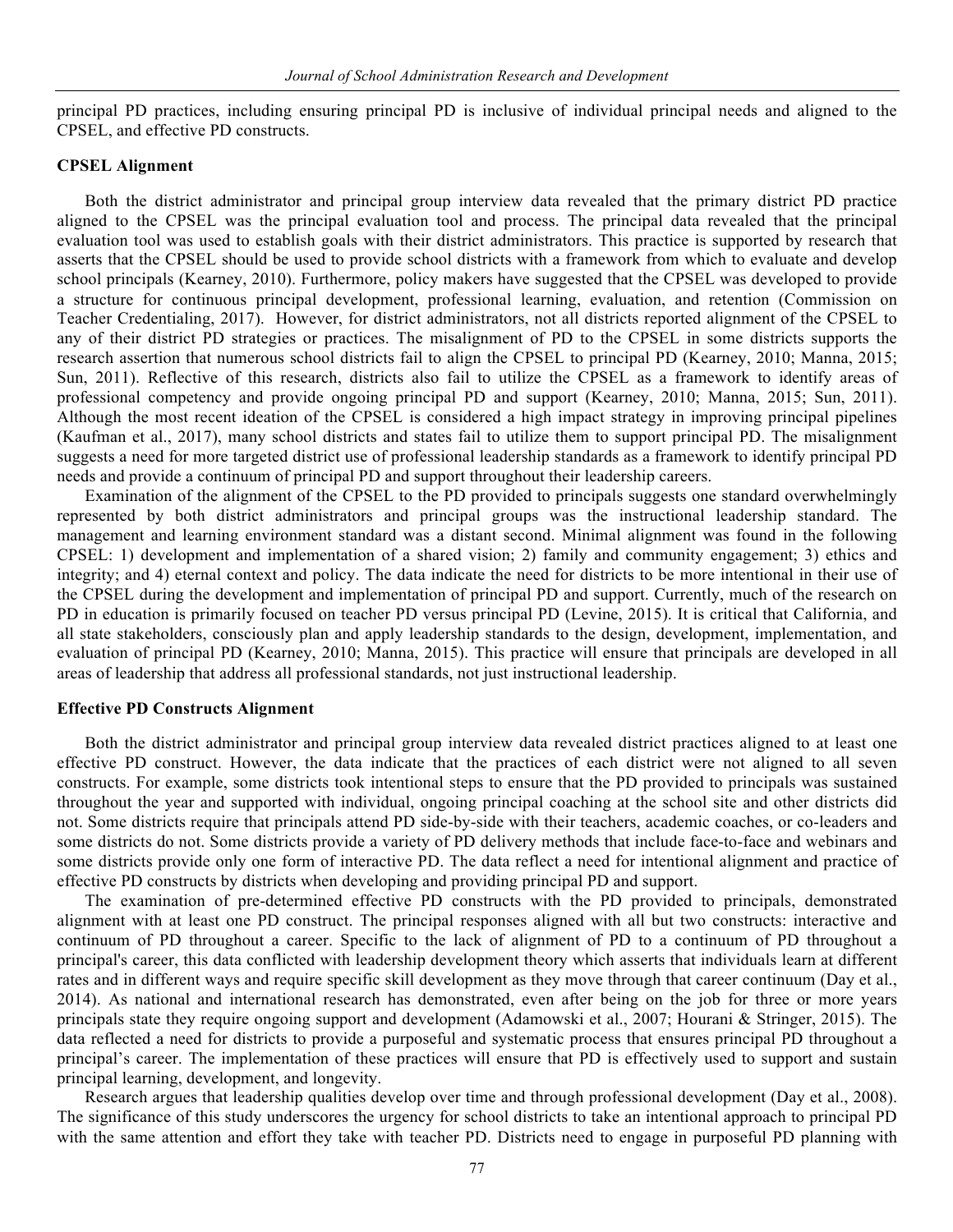their principals. Districts must also ensure that their principal PD is aligned to individual principal needs, professional standards, and effective PD constructs not just school site and broad stroke district needs and initiatives. Moreover, this study provides a research-based approach to principal PD and urges states and school districts to elicit change in policies and practices that positively impact the development of school leaders, contributes to student achievement, and ensures educational equity of students in all schools.

## **REFERENCES**

- Adamowski, S., Therriault, S.B., & Cavanna, A.P. (2007). The autonomy gap: Barriers to effective school leadership. *American Institutes for Research and Thomas B. Fordham Institute*. https://files.eric.ed.gov/fulltext /ED496189.pdf
- Aliaga, A. O. (2001). Human capital, HRD and the knowledge organization. In A.O. Aliaga (Ed.), *Proceedings from AHRD Conference: Academy of Human Resource Development*. (pp.427-434). https://files.eric.ed.gov/fulltext/ED453406.pdf
- Bailey, C. (2007). *Introduction to qualitative field research. A guide to qualitative field research*. Sage.
- Béteille, T., Kalogrides, D., & Loeb, S. (2012). Stepping stones: Principal career paths and school outcomes. https://www.urban.org/sites/default/files/publication/32851/1001531-
- Stepping-Stones-Principal-Career-Paths-and-School-Outcomes.PDF
- Bishop, J., Darling-Hammond, L., & Jaquith, A. (2015). Maximizing the use of new state professional learning investments to support student, educator, and school system growth: State guidance for key district stakeholders. *Learning Policy Institute*. https://files.eric.ed.gov/fulltext/ED606456.pdf
- Bottoms, G., & Fry, B. (2009). *The district leadership challenge: empowering principals to improve teaching and learning*. https://www.wallacefoundation.org/knowledge-center/Documents/District-Leadership-Challenge-Empowering-Principals.pdf
- Branch, G., Hanushek, E., & Rivkin, S. (2013). School leaders matter: Measuring the impact of effective principals. *Education Next 13*, 1-8.
- Braun, V., & Clarke, V. (2006). Using thematic analysis in psychology. *Qualitative Research in Psychology*, 3(2), 77-101. https://www.researchgate.net/publication/235356393 Using thematic analysis in psychology
- Bryk, A. S., Sebring, P. B., Allensworth, E., Luppescu, S., & Easton, J. Q. (2010).*Organizing schools for improvement: Lessons from Chicago.* The University of Chicago Press.
- California Department of Education. (2012). *Greatness by design: A report by state superintendent of public instruction Tom Torlakson's task force on educator excellence*. https://www.cde.ca.gov/eo/in/documents/greatnessfinal.pdf
- California Department of Education (n.d.), Fiscal, demographic, and performance data on California's K-12 schools. https://www.ed-data.org/index
- Chennamsetti, P. (2020). Assisting school leaders in overcoming challenges. *Journal of School*
- *Administration Research and Development.* Volume 5, Issue S2, pp. 93-99.
- Commission on Teacher Credentialing. (2017). Administrative services standards booklet.
- https://www.ctc.ca.gov/docs/default-source/educator-prep/standards/asc-admin-handbook.pdf?sfvrsn=48
- Day, D. V., Fleenor, J. W., Atwater, L. E., Sturm, R. E., & McKee, R. A. (2014). Advances in leader and leadership development: A review of 25 years of research and theory. *Leadership Quarterly*, *25*(1), 63–82. https://doi.org/10.1016/j.leaqua.2013.11.004
- Day, D., Harrison, H., & Halpin, S. (2008). *An integrative approach to leader development, identity and expertise*. Routledge.
- Elmore, R. (2002). *Bridging the gap between standards and achievement*. The Albert Shanker Institute.
- Fereday, J., & Muir-Cochrane, E. (2006). Demonstrating rigor using thematic analysis: A hybrid approach of inductive and deductive coding and theme development. *International Journal of Qualitative Methods*, 5(1), 80–92. https://doi.org/10.1177/160940690600500107
- Fogarty, R.J. & Pete, B.M., 2004. *The adult learner: Some things we know*. Corwin Press.
- Fullan, M. (2002). Leadership and sustainability. *Principal Leadership*, 3(4), 1-8. https://michaelfullan.ca/wpcontent/uploads/2016/06/13396047460.pdf
- Gates, S. M., Baird, M. D., Master, B.K., & Chavez-Herrerias, E, 2019. *Principal pipelines: A feasible, affordable, and effective way for districts to improve schools.* RAND Corporation, 2019. https://www.rand.org/pubs/research\_reports/RR2666.html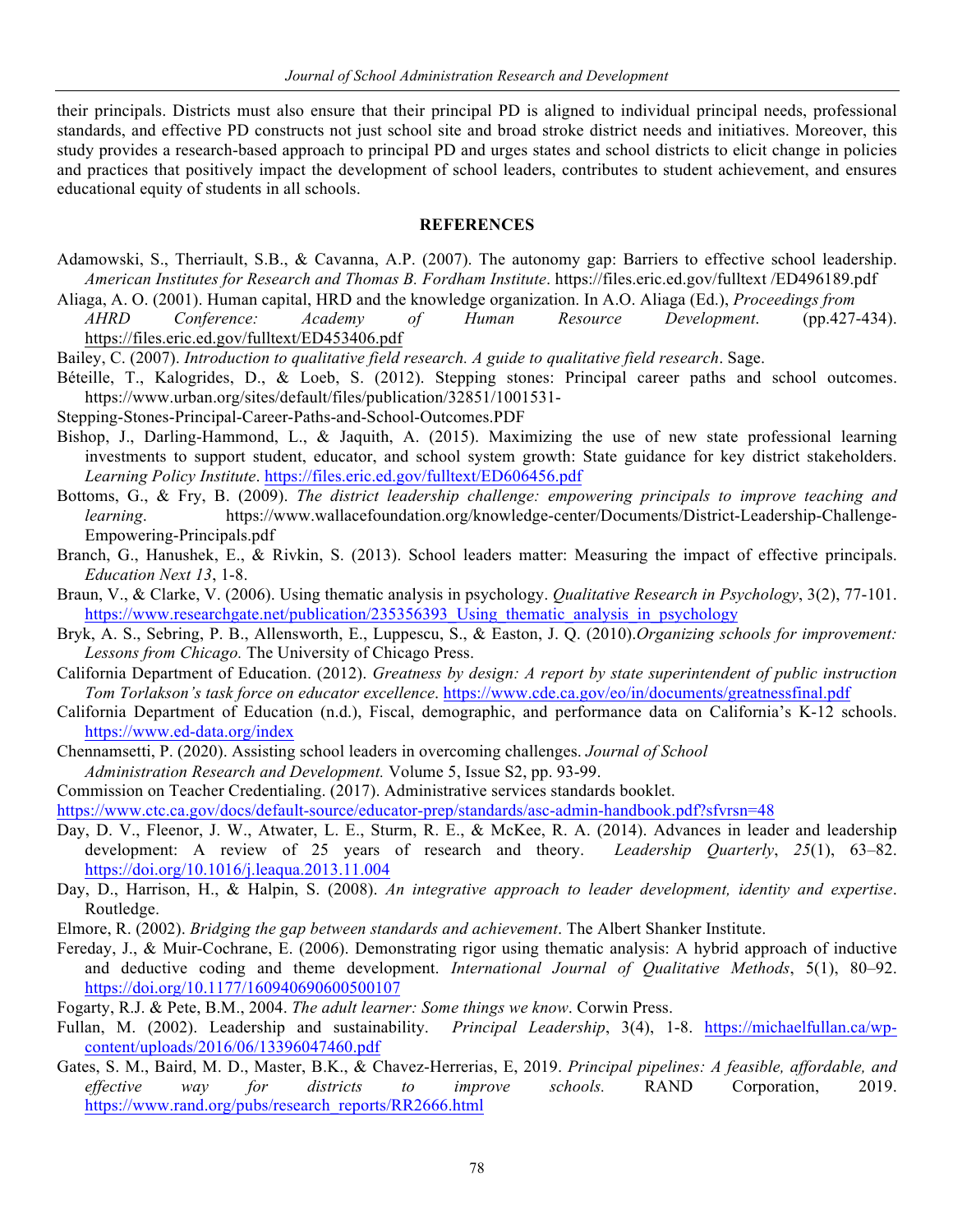- George W. Bush Institute. (2016). *Principal talent management according to the evidence: A review of the literature*. George W. Bush Institute. https://files.eric.ed.gov/fulltext/ED587185.pdf
- Geverdt, D. (2015). *Education demographic and geographic estimates program (EDGE): Locale boundaries user's manual* (NCES 2016-012).

https://nces.ed.gov/programs/EDGE/docs/NCES\_LOCALE\_USERSMANUAL\_2016012.pdf

- Gigliotti, R., (2020). Sudden shifts to fully online: Perceptions of campus preparedness and implications for leading through disruption. *The Journal of Literacy and Technology*, *21* (2).
- Hargreaves, A. & Goodson, I. (2006). Educational change over time? The sustainability or non-sustainability of three decades of secondary school change and continuity, *Educational Administration Quarterly*, 42(1), 3-41.
- Hitt, D.H. & Tucker, P.D. (2016). Systematic review of key leader practice found to influence student achievement: A unified framework. *Review of Educational Research*, 86(2), 531-560. https://journals.sagepub.com/doi/10.3102/0034654315614911
- Hoffman, J. (2004). Building resilient leaders. *Leadership*, 34, 35–38.
- Hourani, R., & Stringer, P. (2015). Professional development: Perceptions of benefits for principals. *International Journal of Leadership in Education*, 18(3), 305–339. https://doi.org/10.1080/13603124.2014.904003
- Interstate School Leaders Licensure Consortium. (2008). Educational leadership policy standards 2008: As adopted by the National Policy Board for Educational Administration in 2007. https://www.danforth.uw.edu/uwdanforth/media/danforth/isllc-2008.pdf
- Johnston, W. R., Kaufman, J. H., & Thompson, L. E. (2016). *Support for instructional leadership*. https://www.rand.org/content/dam/rand/pubs/research\_reports/RR1500/RR1580-1/RAND\_RR1580-1.pdf
- Kaufman, J. H., Gates, S. M., Harvey, M., Wang, Y., & Barrett, M. (2017). *What it takes to operate and maintain principal pipelines: Costs and other resources*. https://www.wallacefoundation.org/knowledgecenter/Documents/What-It-Takes-to-Operate-and-Maintain-Principal-Pipelines.pdf
- Kearney, K. (2010). *Effective principals for California schools: Building a coherent leadership development system*. WestEd.
- Kearney, K. (Ed.). (2015). *Moving leadership standards into everyday work: Descriptions of practice* (2nd ed.). WestEd.
- League of California Cities (2018). South San Joaquin Valley division. League of California Cities. https://www.cacities.org/Member-Engagement/Regional-Divisions/South-San-Joaquin
- Levine, A. (2015). School principals should be trained like MBAs. https://www.realcleareducation.com/articles/2015/02/04/school\_principals\_should\_be\_trained\_like\_mbas\_1153.html
- Manna, P. (2015). *Developing excellent school principals to advance teaching and learning: Considerations for state*  policy. The same of the Wallace **Foundation Foundation Foundation**.

https://www.house.ga.gov/Documents/CommitteeDocuments/2017/Leadership\_Academy/1/Developing-Excellent-School-Principals.pdf

- Mumford, M., Marks, M. A., Connelly, M. S., Zaccaro, S. J., & Reiter-Palmon, R. (2000). Development of leadership skills: Experience and timing. *The Leadership Quarterly*, *11*(1), 87–114.
- Nafukho, F. M., Hairston, N. R., & Brooks, K. (2004). Human capital theory: Implications for human resource development. *Human Resource Development International*, *7*(4), 545– 551. https://doi.org/10.1080/1367886042000299843
- National Center for Education Statistics, Institute of Education Sciences. (2013). *Schools and Staffing Survey (SASS)*. U.S. Department of Education.
- Norton, S. (2008). *Human resources administration for educational leaders*. Sage.
- Nowell, L. S., Norris, J. M., White, D. E., & Moules, N. J. (2017). Thematic analysis: Striving to meet the trustworthiness criteria. *International Journal of Qualitative Methods*, 16(1), 1–13. https://doi.org/10.1177/1609406917733847
- Rice, J. K. (2010). *Principal effectiveness and leadership in an era of accountability: What research says*. https://files.eric.ed.gov/fulltext/ED509682.pdf
- Riley, D. L., & Meredith, J. (2017). *State efforts to strengthen school leadership: insights from CCSSO action groups.* https://files.eric.ed.gov/fulltext/ED580215.pdf
- School Leaders Network (2014). *CHURN: The High Cost of Principal Turnover.* http://iowaascd.org/files/7014/5978/0122/principal\_turnover\_cost.pdf
- Schultz, T. W. (1961). *Education and economic growth: Social forces influencing American education.* University of Chicago Press.